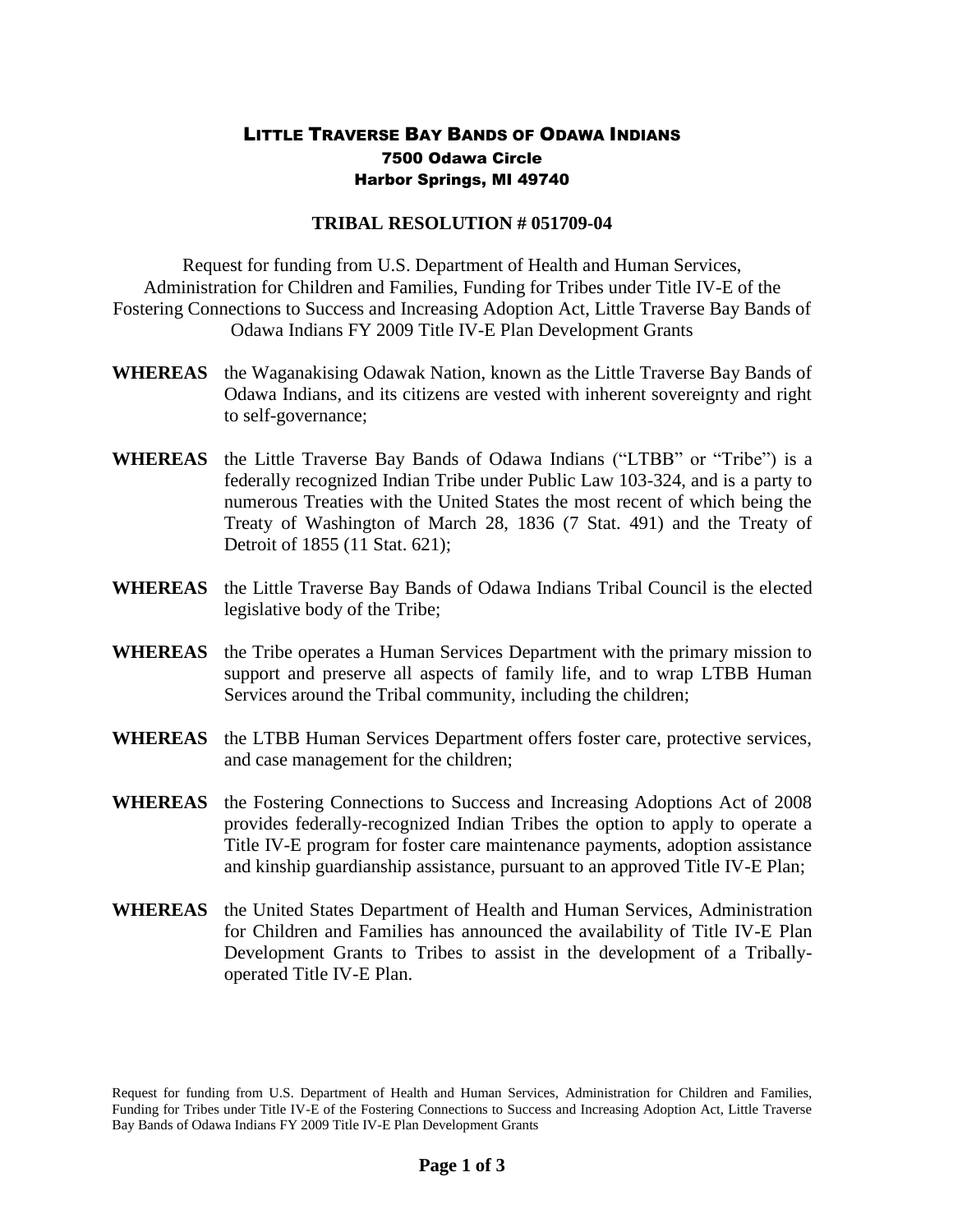**THEREFORE, BE IT RESOLVED** that the Tribal Council of the Little Traverse Bay Bands of Odawa Indians authorizes and supports this request for funding from the U.S. Department of Health and Human Services, Administration for Children and Families for FY 2009 Plan Development Grants to assist in the development of the Little Traverse Bay Bands of Odawa Indians Title IV-E Plan.

**FURTHER RESOLVED,** that Tribal Chairman Frank Ettawageshik, Vice Chairman William I. Denemy, Tribal Administrator Albert Colby Jr., or another designee from the Tribal Chairman is authorized to execute any documents necessary to apply for, receive, and administer funds under this funding.

## **CERTIFICATION**

As Tribal Council Legislative Leader and Tribal Council Secretary, we certify that this Tribal Resolution was duly adopted by the Tribal Council of the Little Traverse Bay Bands of Odawa Indians at a regular meeting of the Tribal Council held May 17, 2009 at which a quorum was present, by a vote of  $\underline{8}$  in favor,  $\underline{0}$  opposed,  $\underline{0}$  abstentions,  $\underline{1}$  absent as recorded by this roll call:

|                                     | In Favor     | Opposed                             | Abstained  | Absent |  |
|-------------------------------------|--------------|-------------------------------------|------------|--------|--|
| Fred Harrington, Jr.                |              |                                     |            | X      |  |
| Melvin L. Kiogima                   | X            |                                     |            |        |  |
| Dexter McNamara                     | X            |                                     |            |        |  |
| Marvin Mulholland                   | X            |                                     |            |        |  |
| Rita Shananaquet                    | X            |                                     |            |        |  |
| Alice Yellowbank                    | X            |                                     |            |        |  |
| Gerald V. Chingwa                   | X            |                                     |            |        |  |
| Regina Gasco Bentley                | X            |                                     |            |        |  |
| Beatrice A. Law                     | X            |                                     |            |        |  |
| Date:<br>May 17, 2009               |              |                                     |            |        |  |
|                                     |              | Beatrice A. Law, Legislative Leader |            |        |  |
| Date:<br>May 17, 2009               |              |                                     |            |        |  |
|                                     |              | Regina Gasco Bentley, Secretary     |            |        |  |
| Received by the Executive Office on | May 18, 2009 | by                                  | Lisa Flynn |        |  |
|                                     |              |                                     |            |        |  |

Pursuant to Article VII, Section D, Subsection 1 of the Little Traverse Bay Bands of Odawa Indians Constitution adopted on February 1, 2005 the Executive concurs in this action of the Tribal Council.

Date: May 20, 2009

Frank Ettawageshik, Tribal Chairperson

Request for funding from U.S. Department of Health and Human Services, Administration for Children and Families, Funding for Tribes under Title IV-E of the Fostering Connections to Success and Increasing Adoption Act, Little Traverse Bay Bands of Odawa Indians FY 2009 Title IV-E Plan Development Grants